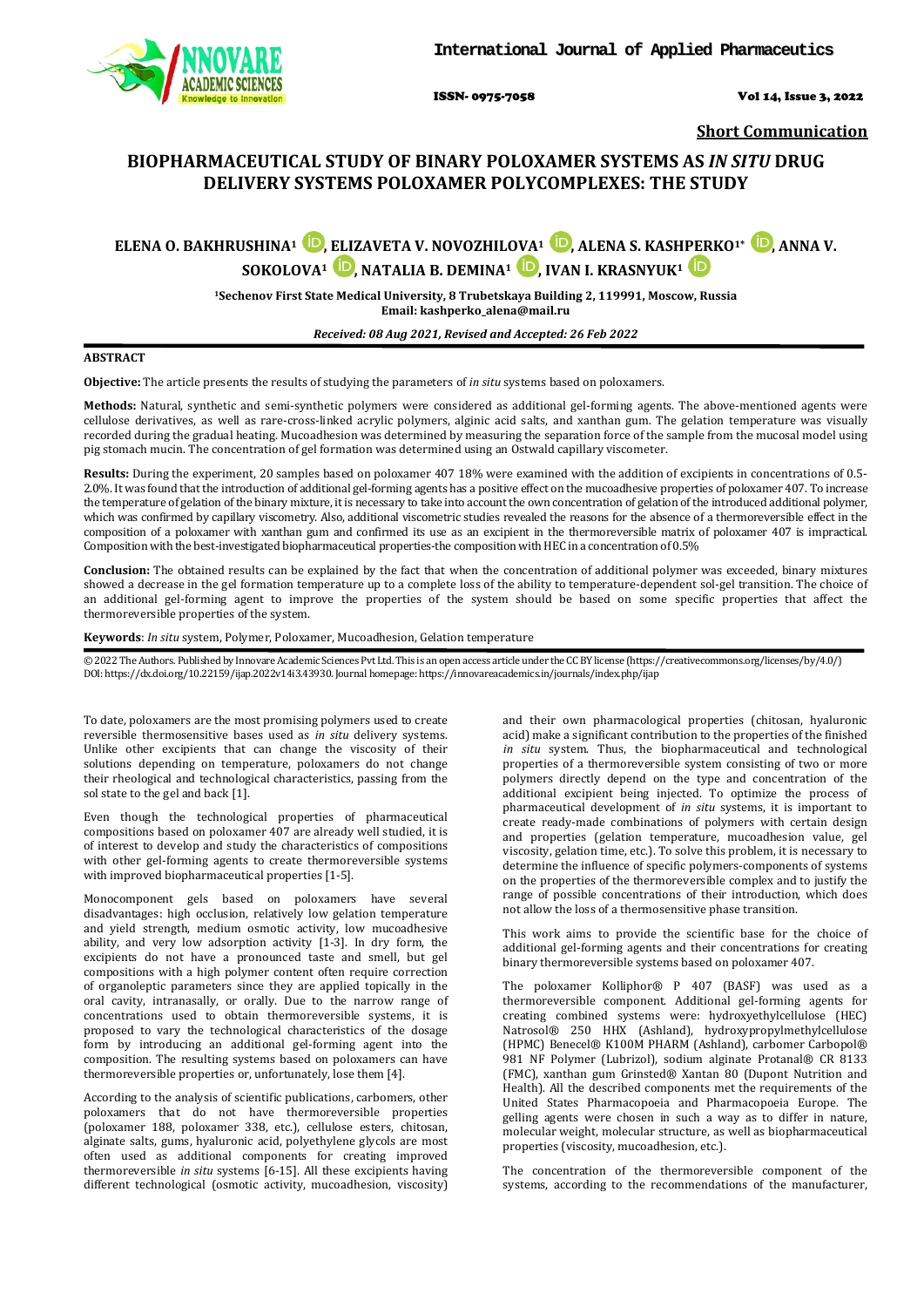was 18.00%. Additional gel-forming agents were selected in such a way as to represent polymers of different chemical structures, with different densities, compositions, and configurations of gel structures at the molecular level. The concentration range of the mentioned agents was from 0.5 to 2.0%. Thus, it was supposed to study the effect of a group of polymers on a thermoreversible matrix rather than a specific additional substance.

The poloxamer gel was obtained by the cold method [16]. The suspension of poloxamer 407 was dispersed in purified water on a magnetic stirrer IKA Topolino Mobil (Germany). The experimental sample was left for structure at a temperature of 5-8 °C for 24 h.

Solutions of gel-forming agents were prepared by the recommendations of the manufacturer.

Systems based on poloxamer were obtained by introducing an additional gel-forming agent into the poloxamer dispersion with constant stirring. The experimental samples were left for structure at a temperature of 5-8 °C for 24 h.

The obtained systems were stored at a temperature of 5-8 °C. The gelation temperature, as well as the concentration of gel formation and the characteristics of mucoadhesion, were studied.

The gelation temperature was measured during the gradual heating of the sample from a temperature of 20  $\degree$ C to 50  $\degree$ C in a water bath IKA® HBR4 digital (Germany) in a glass beaker using a thermal sensor. The temperature of the sample at which the sol-gel transition was visually recorded was taken as the gel formation temperature [2, 3]. The average value of the gelation temperature was determined based on five measurements.

The separation force of the sample from the mucosal model using pig stomach mucin-type II (Sigma Aldrich) determined the mucoadhesion of the experimental samples. The determination of mucoadhesion was carried out at a temperature of 20±0.5 °C using a lever mechanism. The mucoadhesion value was calculated as the product of the mass of the load and the acceleration of gravity  $(g =$ 9.81 m/s<sup>2</sup>) and expressed in Newtons. Based on the average values for five dimensions, the separation force was calculated [17].

The concentration of gel formation was determined using an Ostwald capillary viscometer. The measurements were carried out at a temperature of  $20\pm1$  °C, the flow time was determined as the average after five tests.

The dynamic viscosity of the samples was calculated by the formula:

#### η=ρKt

Where η is the dynamic viscosity (mPa∙s)

ρ is the density (g/ml)

K is the constant of the viscometer (K=3.203 mm2∙s-2)

t is the average time for which the sample passes the distance from the start mark to the finish mark (s).

The concentration value preceding a sharp (more than twice) increase in the viscosity was taken as the concentration of gel formation.

During the experiment, 20 models of thermoreversible multicomponent placebo samples were obtained. The results of determining the gelation temperature are shown in table 1.

In parallel, a control experiment was conducted with a reference composition containing 18.0% poloxamer 407 without the introduction of additional gel-forming agents. The average value of the gelation temperature was 26±0.5 °C.

**Table 1: The gelation temperature of the systems, measured on the seventh day after manufacture**

| Gel-forming agent | Concentration of gel-forming agent, % |                |                |        |  |  |
|-------------------|---------------------------------------|----------------|----------------|--------|--|--|
|                   | 0.50                                  | 1.0            |                | 2.0    |  |  |
|                   | Gelation temperature, °C              |                |                |        |  |  |
| <b>HEC</b>        | $27.0 \pm 0.5$                        | $26.0 \pm 0.5$ | <22.0          | <22.0  |  |  |
| HPMC              | $28.0 \pm 0.5$                        | $24.0 \pm 0.5$ | < 22.0         | 22.0   |  |  |
| Carbomer          | $23.5 \pm 0.5$                        | >50.0          | < 22.0         | 22.0   |  |  |
| Sodium alginate   | $28.0 \pm 0.5$                        | $24.5 \pm 0.5$ | $24.0 \pm 0.5$ | 22.0   |  |  |
| Xanthan gum       |                                       |                |                | $\ast$ |  |  |

\*No thermal reversal effect; the data are given as mean±SD (n=5)

For samples containing poloxamer 407 and xanthan gum in a concentration of 0.5 to 2.0%, the absence of a thermoreversible effect was shown–they were gels or dispersions of different viscosities both at the storage temperature (5-8 °C) and during the experiment (23-25 °C).

The systems containing HEC, HPMC, and carbomer as additional gelforming agents in a concentration exceeding 1.0% were sols at a storage temperature (5-8 °C). However, they demonstrated a sol-gel transition when the temperature was increased to room temperature (<22.0  $^{\circ}$ C). Thus, these systems did not meet the purpose of the experiment, suggesting that the sol-gel transition should be carried out at the injection site at a temperature of about 30 °C.

The sample containing the carbomer in the concentration of 1.0% did not demonstrate a reliably determined sol-gel transition within the conditions of the experiment. It was a sol, both at storage and room temperature.

According to the data, the formulations containing a minimum amount of additional gelation agent (0.5%) showed the best thermoreversible properties: the gelation temperature was increased by 1.0-2.0 °C compared to the reference sample.

The mucoadhesive properties were determined for these experimental formulations to reveal the complex effect of the excipient on the biopharmaceutical properties. The results of the experiment are shown in fig. 1.

In parallel with the tests of experimental samples, a control experiment was conducted with a reference sample containing poloxamer 407 at a concentration of 18.0%. The average value of mucoadhesion was 17.73 N (fig. 1)

It was shown that the introduction of additional excipients has a positive effect on mucoadhesion, while the HEC has the greatest effect on the mucoadhesive properties (an increase of 31.13 N).

It was shown that the addition of excipients to thermoreversible formulations based on poloxamer 407 is advisable to increase the main biopharmaceutical characteristics of *in situ* delivery systems: gelation temperature and mucoadhesion. However, the introduction of the polymers at a concentration above 0.5% reduced the gelation temperature and, ultimately, led to the loss of thermoreversible properties.

This effect could be caused by the gel-forming agent, which formed a three-dimensional structure and so prevented the thermoreversible effect of the poloxamer 407. A similar phenomenon is described by many authors, including Sanjeevani S. Deshkar *et al.* [11]. A decrease in the gelation temperature (up to the loss of thermoreversible properties) is often associated with the high hydrophilicity of additional gelating agents included in the complex. In turn, an increase in the hydrophilicity of the complex as a whole leads to rapid gelation at lower temperatures [7-12].

To confirm this, solutions of the polymers were obtained and the range of gelation concentrations was determined using an Ostwald capillary viscometer (table 2).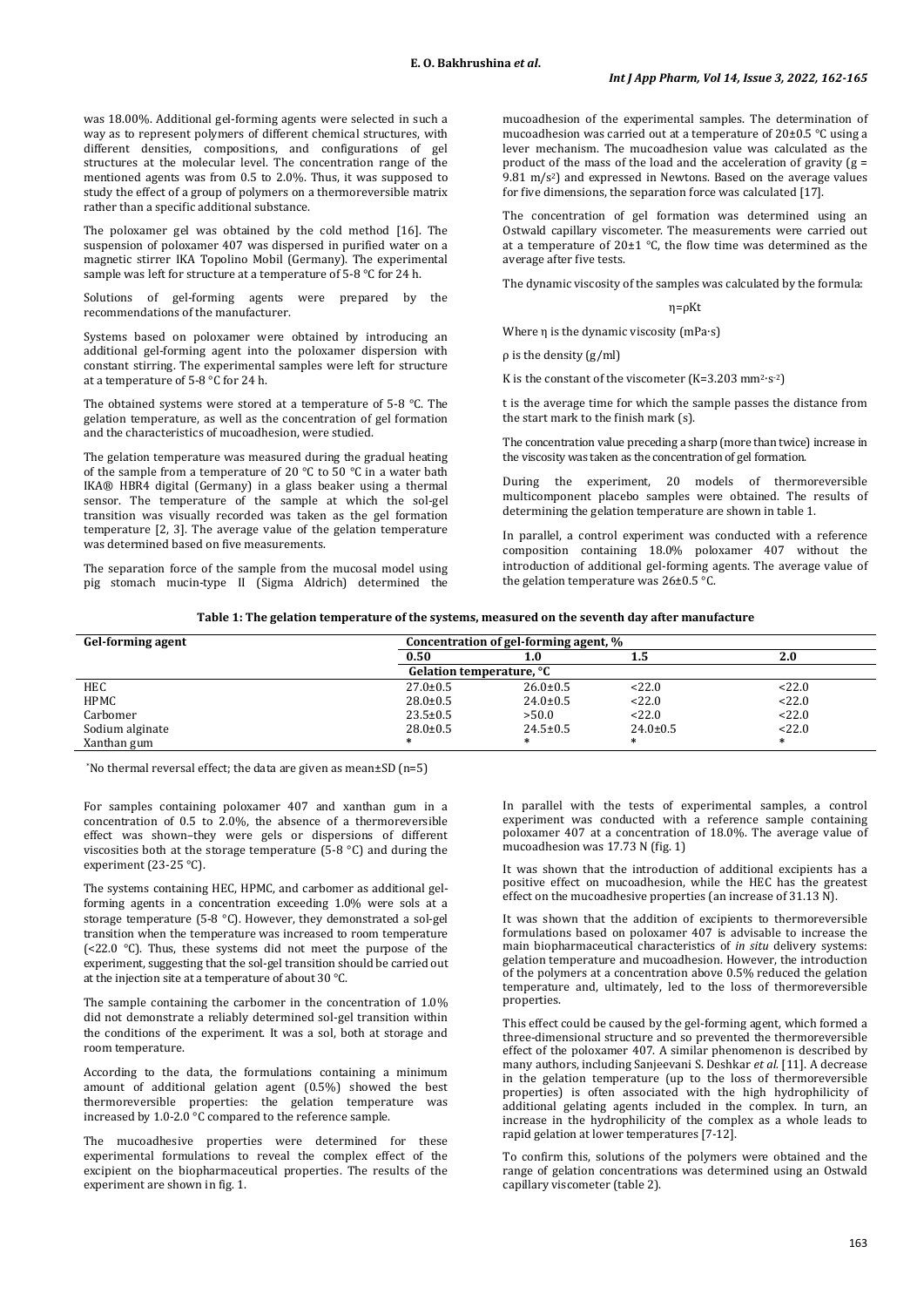

**Fig. 1: The dependence of the values of mucoadhesion on the composition of the systems based on poloxamer 407; the data are given as mean±SD (n=5)**

## **Table 2: Viscosity of polymer solutions used as additional gel-forming agents**

|                 | Concentration of polymer, % |                     |                   |                   |  |  |
|-----------------|-----------------------------|---------------------|-------------------|-------------------|--|--|
|                 | 0.25                        | 0.50                | 1.0               | 1.5               |  |  |
|                 | Viscosity, Pa <sub>S</sub>  |                     |                   |                   |  |  |
| HEC             | $33.210 \pm 2.490$          | $36.310 \pm 2.723$  | 2043.120±20.430   | 8523.490±42.617   |  |  |
| HPMC            | 89.760±4.488                | $120.200 \pm 6.010$ | 1176.180±11.761   | 1978.610±19.786   |  |  |
| Carbomer        | $0.0120 \pm 0.001$          | $0.089 \pm 0.006$   | $0.367 \pm 0.027$ | $0.470 \pm 0.035$ |  |  |
| Sodium alginate | $11.530\pm0.864$            | $13.760 \pm 1.032$  | 38.990±2.924      | 46.510±3.488      |  |  |
| Xanthan gum     | $8.130 \pm 0.609$           | $30.215 \pm 2.266$  |                   |                   |  |  |

\*It cannot be measured on a capillary viscometer due to the high viscosity of the solution; the data are given as mean±SD (n=5)

According to the data, the critical gelation concentration of HEC, HPMC, carbomer, and sodium alginate lies in the range from 0.5 to 1.0 %. Thus, the optimal concentration of the additional polymer (0.5%), determined in the studies of the gelation temperature and mucoadhesion, is below the critical gelation concentration. Making a significant contribution to improving the biopharmaceutical properties of binary poloxamer systems, the additional gel-forming agents do not violate the molecular structure of the gel and do not interfere with the thermoreversible effect.

It should also be noted that the experimental data obtained are consistent with the results of other studies. Thus, in the work of Sanjeevani S. Deshkar *et al.* [11], the composition with an HEC of 0.4% is also recognized as the most successful of all the studied formulations with various gel-forming agents as a vaginal *in situ* gel with fluconazole. Besides, additional rheology studies allowed to explain the absence of a thermoreversible effect in the compositions containing the xanthan gum in a concentration of more than 0.5%. The change in viscosity by more than four times was demonstrated by a solution of xanthan gum in a concentration of 0.5% compared to 0.25%. Thus, the three-dimensional structure formed by xanthan gum, even when the polymer is introduced at a low concentration, prevents the movement of poloxamer molecules and prevents the occurrence of the thermoreversible effect [6].

According to the experiment, the polymers selected for the creation of binary poloxamer systems belong to different groups and have a different structure of intermolecular bonds in the process of gelation. However, according to previous studies [7], each of the introduced gelforming agents has a high degree of mucoadhesion in a onecomponent solution or dispersion. During the experiment, it was shown that despite the good mucoadhesive properties of each polymer separately, the degree of increased mucoadhesion could vary in the composition of the systems with poloxamer 407. The most successful was the introduction of the HEC in a concentration of 0.5%-the resulting system showed an increase in the gelation temperature compared to the control and a significant increase in mucoadhesion, which is an important quality indicator for *in situ* delivery systems.

It is known that the mechanism of interaction between mucose and adhesive polymers is based on bonding, mainly due to the emerging hydrogen and Van der Waals bonds [18]. The mucoadhesive

properties of polymers are influenced by such characteristics as molecular weight, the flexibility of polymer chains, the nature of the three-dimensional structure, and polymer concentration. In preliminary studies of the mucoadhesive properties of individual commercially available, the average (n=5) values of mucoadhesion determined in the separation force experiment conducted under conditions similar to this study were determined polymers [17, 18]. For 2.0% (by weight) in polymer solutions, the separation forces from the mucin layer were: HEC-24.59 N, HPMC-21.84 N, carbomer-23.38 N, sodium alginate-20.43 N. It should be noted that the studied polymers have similar values of mucoadhesion. However, for a polymer of the Natrosol ® 250 HHX brand in a thermo-reversible complex with poloxamer 407, the value of mucoadhesion for separation is 1.2-1.3 times higher than other binary complexes studied. To find out the cause of this phenomenon and to study the contribution of the properties of individual polymers to the amount of mucoadhesion of the complex, additional research is necessary.

The creation of thermoreversible matrices based on poloxamers is an urgent problem in the technology of *in situ* drug delivery systems. The choice of an additional gel-forming agent to improve the properties of the matrix should be based on some specific properties that affect the thermoreversible properties of the composition. One of these characteristics is the critical gelation concentration and the mucoadhesive properties in polymer solutions at concentrations preceding the gel-forming process.

#### **FUNDING**

This research did not receive any specific grant from funding agencies in the public, commercial, or not-for-profit sectors.

#### **AUTHORS CONTRIBUTIONS**

All authors have contributed equally.

#### **CONFLICT OF INTERESTS**

The authors declare no conflict of interest.

## **REFERENCES**

1. Khan S, Minhas MU, Tekko IA, Donnelly RF, Thakur RRS. Evaluation of microneedles-assisted in situ depot forming